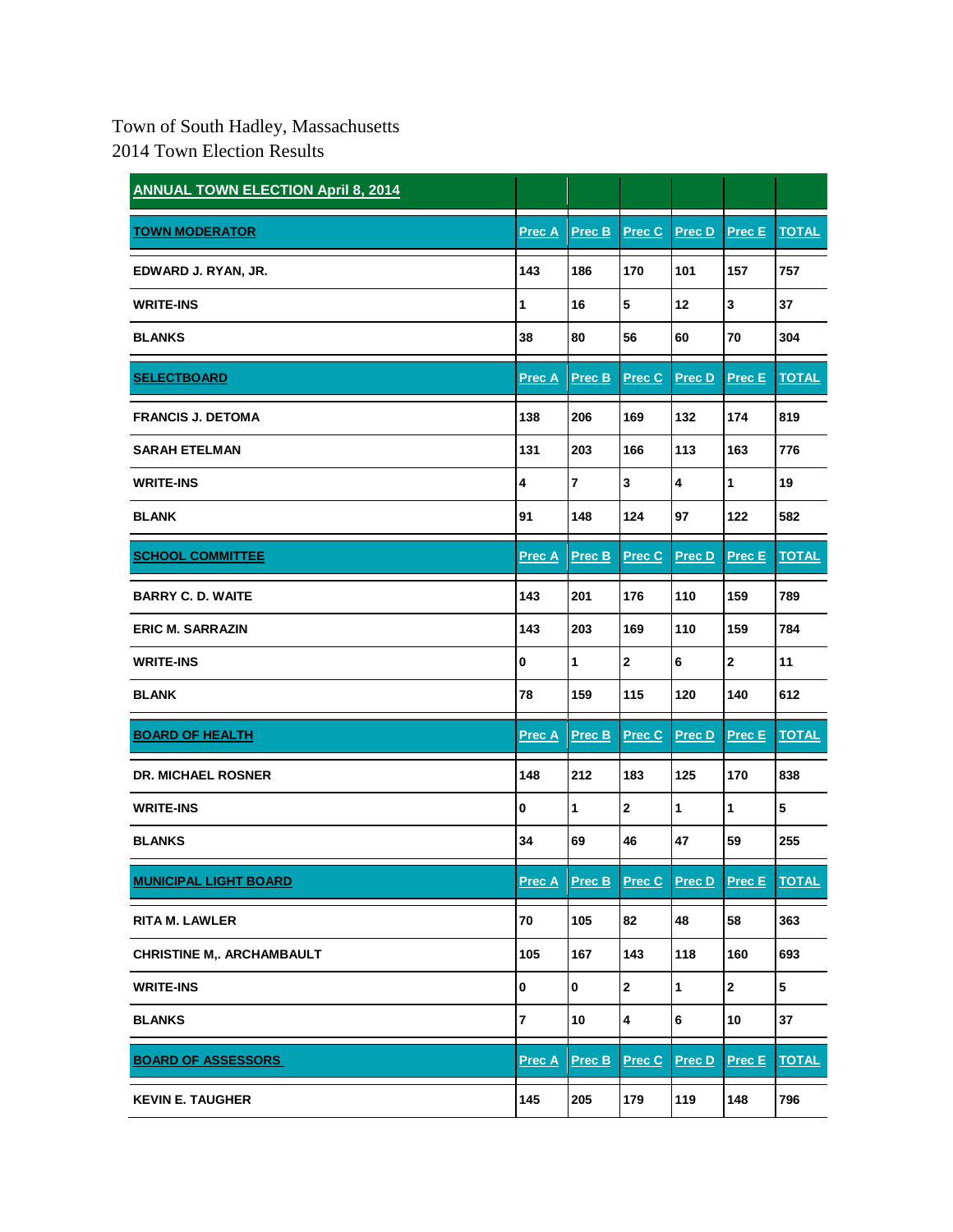| <b>WRITE-INS</b>                      | $\bf 2$                 | 0            | $\mathbf{2}$  | $\mathbf{2}$   | $\pmb{0}$     | 6                       |
|---------------------------------------|-------------------------|--------------|---------------|----------------|---------------|-------------------------|
| <b>BLANKS</b>                         | 35                      | 77           | 50            | 52             | 82            | 296                     |
| <b>HOUSING AUTHORITY</b>              | <b>Prec A</b>           | Prec B       | Prec C        | <b>Prec D</b>  | <b>Prec E</b> | <b>TOTAL</b>            |
| <b>MARY A. DUFAULT</b>                | 146                     | 206          | 170           | 103            | 161           | 786                     |
| <b>WRITE-INS</b>                      | $\bf{0}$                | $\mathbf{0}$ | 3             | $\mathbf 2$    | 0             | ${\bf 5}$               |
| <b>BLANKS</b>                         | 36                      | 76           | 58            | 68             | 69            | 307                     |
| <b>TRUSTEES OF PUBLIC LIBRARY</b>     | <b>Prec A</b>           | Prec B       | Prec C        | Prec D         | Prec E        | <b>TOTAL</b>            |
| <b>SUSAN E. OBREMBSKI-CROWTHER</b>    | 132                     | 192          | 159           | 106            | 164           | 753                     |
| <b>DAVID C. MORRELL</b>               | 132                     | 197          | 157           | 120            | 149           | 755                     |
| <b>GILLIAN MARIE WOLDORF</b>          | 136                     | 192          | 163           | 108            | 148           | 747                     |
| <b>WRITE-INS</b>                      | $\mathbf 0$             | $\bf{0}$     | 3             | $\mathbf{1}$   | $\mathbf 0$   | 4                       |
| <b>BLANKS</b>                         | 146                     | 265          | 211           | 184            | 229           | 1035                    |
| <b>PLANNING BOARD</b>                 | <b>Prec A</b>           | Prec B       | <b>Prec C</b> | Prec D         | Prec E        | <b>TOTAL</b>            |
| <b>JEFFERY D. SQUIRE</b>              | $\overline{\mathbf{r}}$ | 23           | 9             | 28             | 28            | 95                      |
| <b>WRITE-INS</b>                      | 16                      | 41           | 25            | 42             | 44            | 168                     |
| <b>BLANKS</b>                         | 166                     | 241          | 206           | 131            | 186           | 930                     |
| <b>HAMPSHIRE COUNCIL OF GOVERNORS</b> | <u>Prec A</u>           | Prec B       | Prec C        | Prec D         | Prec E        | <b>TOTAL</b>            |
| <b>JULIE GENTILE</b>                  | 1                       | $\mathbf 0$  | $\mathbf{2}$  | $\mathbf{2}$   | $\mathbf{2}$  | $\overline{\mathbf{r}}$ |
| <b>WRITE-INS</b>                      | 11                      | 10           | 12            | $\overline{7}$ | 10            | 50                      |
| <b>BLANKS</b>                         | 171                     | 272          | 219           | 166            | 220           | 1048                    |
| <b>TOWN MEETING MEMBER PRECINCT A</b> |                         |              |               |                |               |                         |
|                                       | <b>Prec A</b>           |              |               |                |               |                         |
| <b>DEBORAH L. BERGERON</b>            | 130                     |              |               |                |               |                         |
| <b>CONSTANCE A. CLANCY</b>            | 137                     |              |               |                |               |                         |
| <b>BARBARA A. DUGUAY</b>              | 126                     |              |               |                |               |                         |
| MITCHEL J. MALINOWSKI, JR.            | 131                     |              |               |                |               |                         |
| <b>K. MICHAEL TAUGHER</b>             | 128                     |              |               |                |               |                         |
| <b>BARBARA J. MERCHANT</b>            | 9                       |              |               |                |               |                         |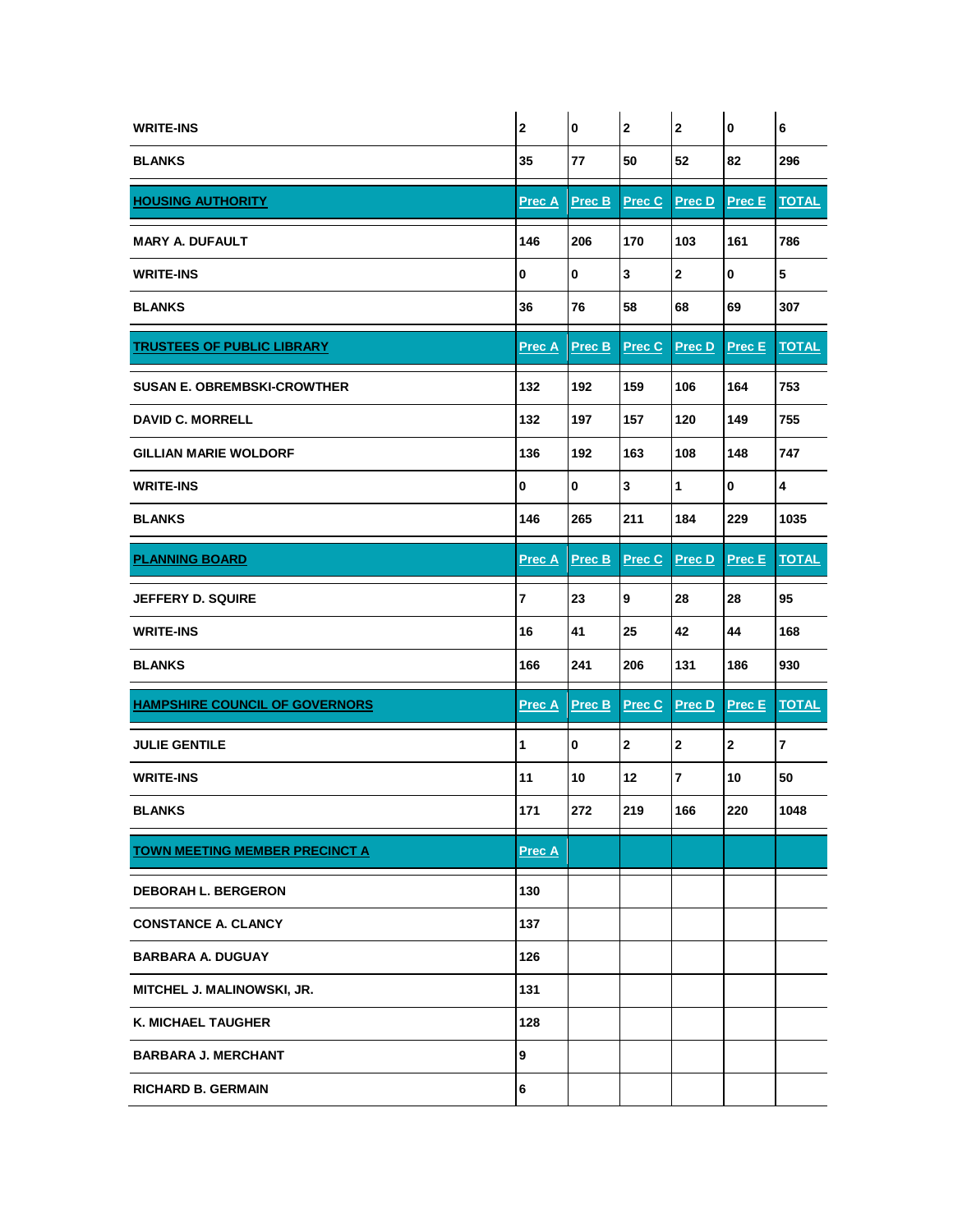| <b>KENT K. WALSH</b>                  | $\mathbf 3$ |             |        |               |  |
|---------------------------------------|-------------|-------------|--------|---------------|--|
| <b>WRITE-INS</b>                      | 27          |             |        |               |  |
| <b>TOWN MEETING MEMBER PRECINCT B</b> |             | Prec B      |        |               |  |
| <b>EVELYN G. CHESKY</b>               |             | 153         |        |               |  |
| <b>FRANCIS J. DETOMA, SR.</b>         |             | 174         |        |               |  |
| <b>ELEANOR C. KLEPACKI</b>            |             | 188         |        |               |  |
| <b>RUDOLF TERNBACH</b>                |             | 152         |        |               |  |
| <b>THOMAS A. TERRY</b>                |             | 188         |        |               |  |
| <b>ANNE AWAD</b>                      |             | 161         |        |               |  |
| <b>STEFANI M. HOLMES</b>              |             | 136         |        |               |  |
| <b>GERALD A. JUDGE</b>                |             | 185         |        |               |  |
| <b>STEVEN R. LONGPRE</b>              |             | 130         |        |               |  |
| <b>DANIEL J. PEASE</b>                |             | 121         |        |               |  |
| <b>WRITE-INS</b>                      |             | $\mathbf 3$ |        |               |  |
| <b>TOWN MEETING MEMBER PRECINCT C</b> |             |             | Prec C |               |  |
| <b>ANDREW R. BEAUDRY</b>              |             |             | 148    |               |  |
| <b>MARGUERITE A. CLANCY</b>           |             |             | 154    |               |  |
| <b>JEFFERY A. CYR</b>                 |             |             | 162    |               |  |
| <b>JOHN R. HINE</b>                   |             |             | 160    |               |  |
| <b>KEVIN E. TAUGHER</b>               |             |             | 166    |               |  |
| MICHAEL J. WOZNIAK                    |             |             | 149    |               |  |
| <b>GEORGE FRANCIS</b>                 |             |             | 4      |               |  |
| <b>WILLIAM JUDD</b>                   |             |             | 4      |               |  |
| <b>WRITE-INS</b>                      |             |             | 23     |               |  |
| <b>TOWN MEETING MEMBER PRECINCT D</b> |             |             |        | <b>Prec D</b> |  |
| <b>BARBARA E. BRISTOL</b>             |             |             |        | 115           |  |
| <b>RICHARD A. CONSTANT</b>            |             |             |        | 116           |  |
| <b>BEVERLY A. GAGNE</b>               |             |             |        | 111           |  |
| PETER A. GAGNE                        |             |             |        | 118           |  |